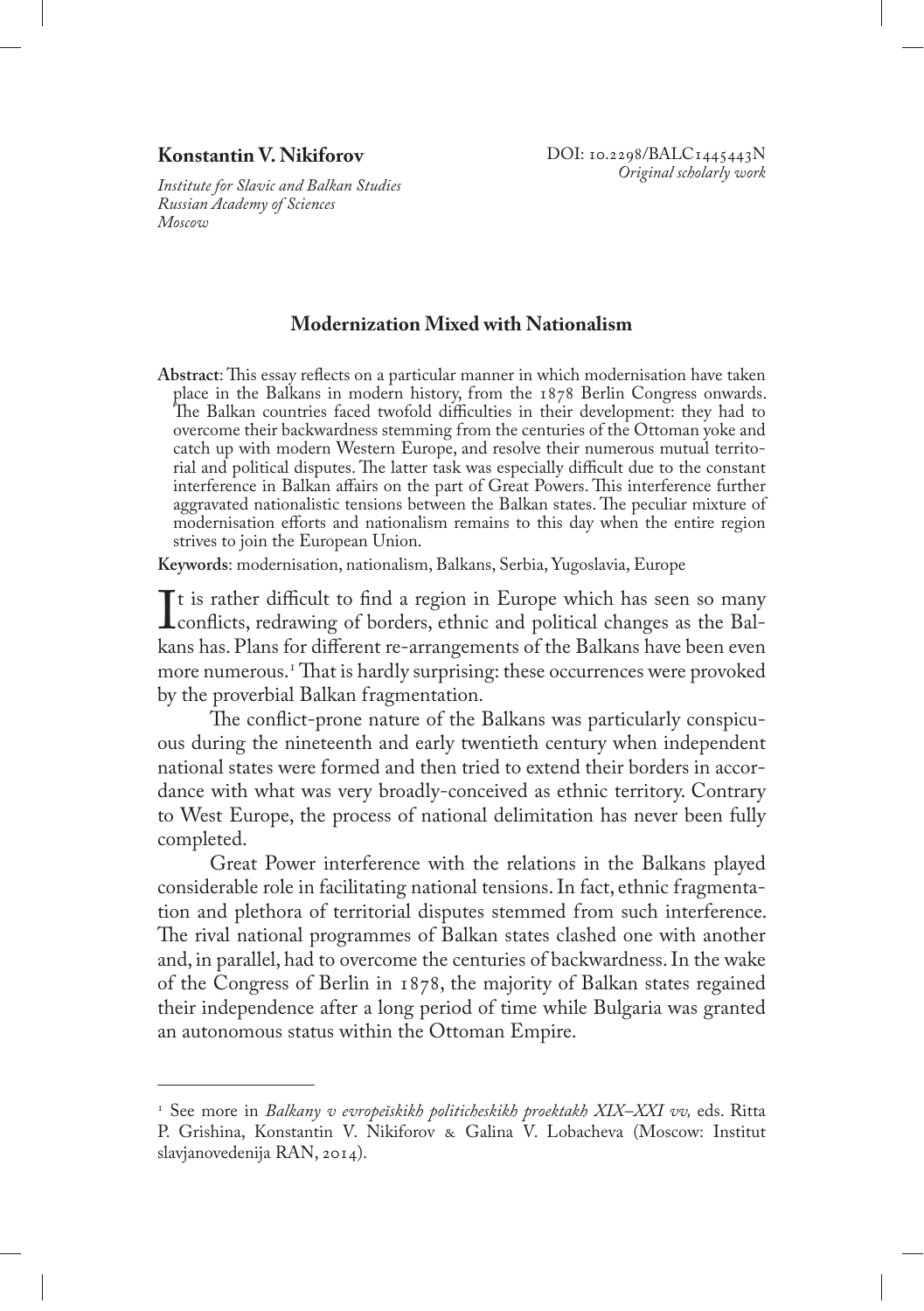Figuratively speaking, these countries came back to Europe after having been taken into Asia following the Ottoman conquests. Nonetheless, it was not enough to make a formal come-back; it was necessary to return to Europe in a real sense of that word which meant to Europeanise all the aspects of a largely patriarchal way of life; it was necessary to turn the people into true Europeans in a socio-cultural sense of that word. Therefore, modernisation (or Europeanization) became an essential idea for the Balkan states in the period from the Berlin Congress to the Great War. For the developing countries, there was no more actual or pressing task.

The period from the 1878 Berlin Congress to the First World War in 1914 was that of the so-called "first globalisation". It seemed that new opportunities opened for the Balkan states. Yet, neither European nor Balkan states seized that chance. The Balkan countries became "poor cousins" of the Western world and, moreover, were threatened to become dependent again, but this time dependent on European states rather than the Ottoman Empire. In case of Serbia, the danger came from Austria-Hungary. Incidentally, it was then that the Balkans was dubbed a "powder keg in Europe". Instead of the expected era of prosperity, the world slipped into international conflict.

It can never be stressed enough that the history of Balkan nations in the real sense of that word started only after the Berlin Treaty. And it was compressed in thirty-six years — until the outbreak of the First World War. And the Balkan countries had a great deal of things to accomplish in the field of modernisation over those thirty-six years. This period is sharply divided in two phases: a relatively calm first phase which ended around the coup d'état in Serbia in 1903 or slightly afterwards and the second phase which led to the tumultuous war years.

The decisions reached at the Berlin Congress remained in full force until the Balkan Wars of 1912–1913, but some of its terms had been questioned much earlier. In 1885, Bulgaria was unified and then the Serbo-Bulgarian war broke out. In 1896–1897, there was the uprising on the Island of Crete which escalated into the Greco-Ottoman war.2 In 1908, Austria-Hungary annexed Bosnia and Herzegovina and thus initiated yet another Great Power-induced redrawing of the Balkans.

It has long been noted that the growing influence of Serbian officer corps, the increasing prestige of a military career and the partial militarisation of Serbian politics constituted an important feature of modernisation in Serbia. This aspect has always been actual and one of the most significant

<sup>2</sup> For more details see Olga V. Sokolovskaia, *Velikiĭ ostrov Sredizemnomor'ia, Gretsiia i mirotvorcheskaia Evropa. 1897–1909 gg.: K 100-letiiu prisoedineniia Krita k Gretsii* (Moskva: Institut slavjanovedenija RAN, 2013).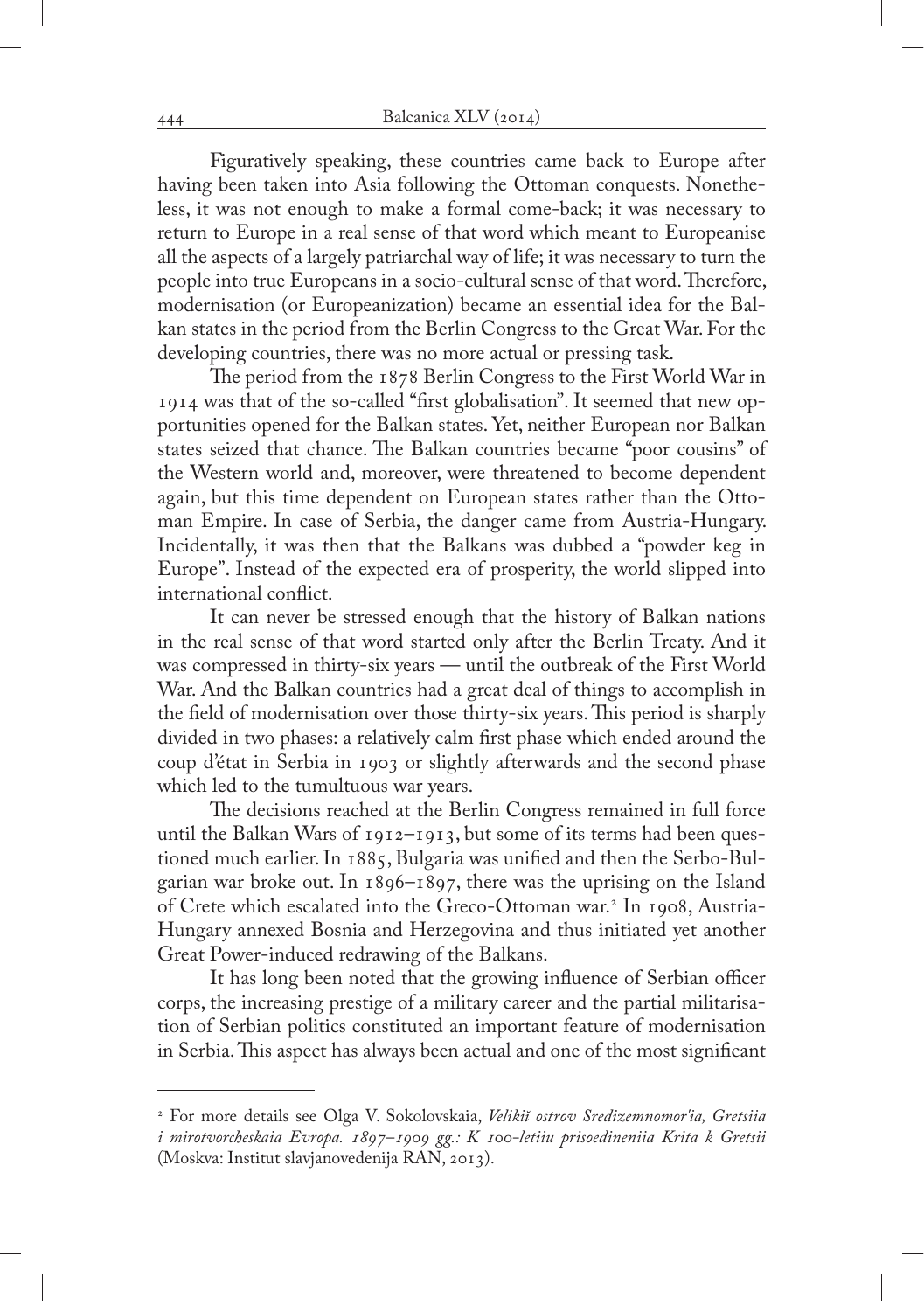for Serbian historiography. It was associated with the problem of the incomplete social structure of Serbian society. In a certain phase of the country's development senior officer corps tried to fill the void caused by the lack of a hereditary elite which had been annihilated in Serbia, and some other Balkan countries, after the Ottoman conquest. The sole exception in the Balkans in this respect was the "boyar Romania" due to its distance from Constantinople. Some Serbian historians present army officers as a substitute to the "middle class" of Serbian society.3

The result was that the army rather than state apparatus, clerks, political parties and partially intelligentsia became one of the pillars of, and at the same time a limited threat to, the Serbian democratic regime. This exaggerated role of Serbian officer corps persisted from 1903 until the Salonica trial in 1917 and the execution of Colonel Dragutin Dimitrijević Apis, the unofficial leader of the clandestine officer organisation "Black Hand".

Nevertheless, Serbian officers continued to play a political role in their country's history. This was the case with the royalist anti-fascist movement of General Dragoljub Draža Mihailović in the Second World War, the attempts of the post-Titoist Yugoslav People's Army ( JNA) leadership to prevent the break-up of the Yugoslav Federation in the early 1990s, and finally, the emergence of the special intelligence services on the political scene towards the end of Slobodan Milošević's rule in the Federal republic of Yugoslavia (Serbia and Montenegro).

The increasing influence of the military in Serbia following the May 1903 coup was not a random and isolated occurrence in the Balkans. In 1908, the pan-Greek Military League was formed while at the same time the Young Turk revolution took place in the Ottoman Empire executed by junior officers. Therefore, militarisation was a regional process.<sup>4</sup>

The Serbian modernisation remains a matter of lively debate in both Serbian and Russian historiography. It centres on the extent of Europeanization, the extent to which Serbia was prepared to adopt European values. Occasionally, this discussion becomes rather strange when its participants persistently point out the obvious - they "knock at the open door". It is crystal clear that Serbia was far from "a modern European state" at the beginning of the twentieth century with regard to infrastructure and industrialisation. However, that cannot be a reason for criticising Serbian politicians

<sup>3</sup> Cf. Dušan T. Bataković, "La Main Noire (1911–1917): l'armée serbe entre démocratie et autoritarisme", *Revue d'histoire diplomatique*, No 2, Paris 1998, 95–144.

<sup>4</sup> Dimitrije Djordjević, "The Role of the Military in the Balkans in the Nineteenth Century", in *Der Berliner Kongress von 1878. Die Politik der Grossmächte und die Probleme der Modernisierung in Südosteuropa in der zweiten Hälfte des 19. Jahrhunderts,* eds. Ralph Melville & Hans-Jürgen Schröder (Wiesbaden: Franz Steiner, 1982), 317–347.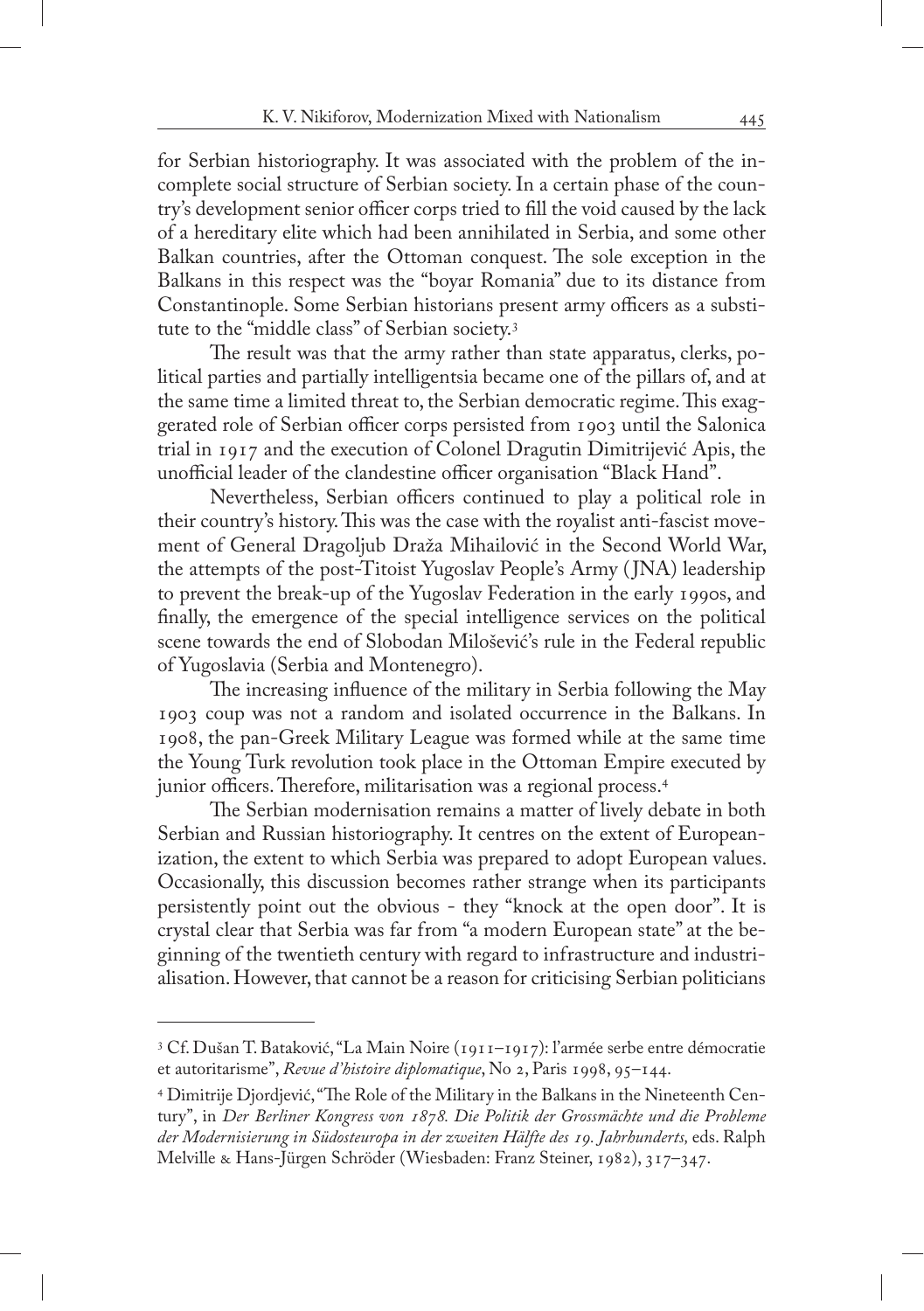because they embraced French-inspired doctrines (liberalism and radicalism), constitutional monarchy, parliamentary system and other European political institutions.5

The speed and extent of political reforms remain a matter of polemics. The avoidance of reform implementation had grave consequences. The policy of Milan Obrenović serves as an ample illustration of this rule. However, the Balkan rulers often *de facto* carried out more consistent policy of modernisation than some of their predecessors. They often merged a policy of modernisation with nationalist slogans under which, in fact, the struggle against previous modernisation efforts started. It was important to give modernisation a form that was apprehensible and acceptable to the people at large.

The period from the Berlin Congress to the First World War has lately been drawing a lot of attention. The books of Russian scholars A. L. Shemyakin, A. J. Timofejev, IA. V. Vishniakov, P. A. Iskenderov<sup>6</sup> no doubt expanded our knowledge and understanding of the complex processes that took place in the Balkans in the early twentieth century.

Finally, the choice of a road to civilisation often in practice meant the choice between pro-western (in case of Serbia pro-Austrian) and pro-Russian course. A. L. Pogodin has noted a remarkable contrast in the life of Serbs between "European taste of a few […] and the deep-rooted affection for Russia among the mass [of people]".<sup>7</sup> A similar situation exists even today.<sup>8</sup>

There was also a matter of Balkan territorial issues. Those have been resolved in various manners but mostly in a traditional way — by war. It is sufficient to observe that the twentieth century saw the two Balkan Wars,

<sup>5</sup> More on French influence in pre-1914 Serbia: Dušan T. Bataković, *Les sources françaises de la démocratie serbe: 1804–1914* (Paris: CNRS, 2013).

<sup>6</sup> *Russkie o Serbii i serbah*. T. I. *Pis'ma, stat'i, memuary*, ed. Andrej L. Shemjakin (Saint Petersburg: Aletejja, 2006); *Russkie o Serbii i serbah.* T. II*. Arhivnye svidetel'stva*, ed. Andrej L. Shemjakin (Moscow: Indrik, 2014); Aleksandr Ĭ. Timofeev, *Krest, kinzhal i kniga. Staraja Serbija v politike Belgrada 1878–1912 gg* (Saint Petersburg: Aletejja, 2007); Jaroslav V. Vishnjakov, *Voennyj faktor i gosudarstvennoe razvitie Serbii nachala XX veka* (Moscow: MGIMO-Universitet, 2012); Petr A. Iskenderov, *Serbiia, Chernogoriia i albanskiĭ vopros v nachale XX veka* (Saint Petersburg: Aletejja, 2013).

<sup>7</sup> Aleksandr L. Pogodin, *Istorija Serbii i Chernogorii, Bosnija, Gercegovina, Makedonija, Slovenija, Horvatija* (Moscow: Monolit-Evrolinc-Tradicija, 2002), 205.

<sup>8</sup> Dejan Mirović, *Zapad ili Rusija* (Belgrade: IGAM, 2004)*; Srbi o Rusiji i Rusima. Od Elizavete Petrovne do Vladimira Putina (1750–2010). Antologija,* ed. Miroslav Jovanović (Belgrade: Pravoslavni bogoslovski fakultet, Institut za teološka istraživanja & Institut za noviju istoriju Srbije, 2011).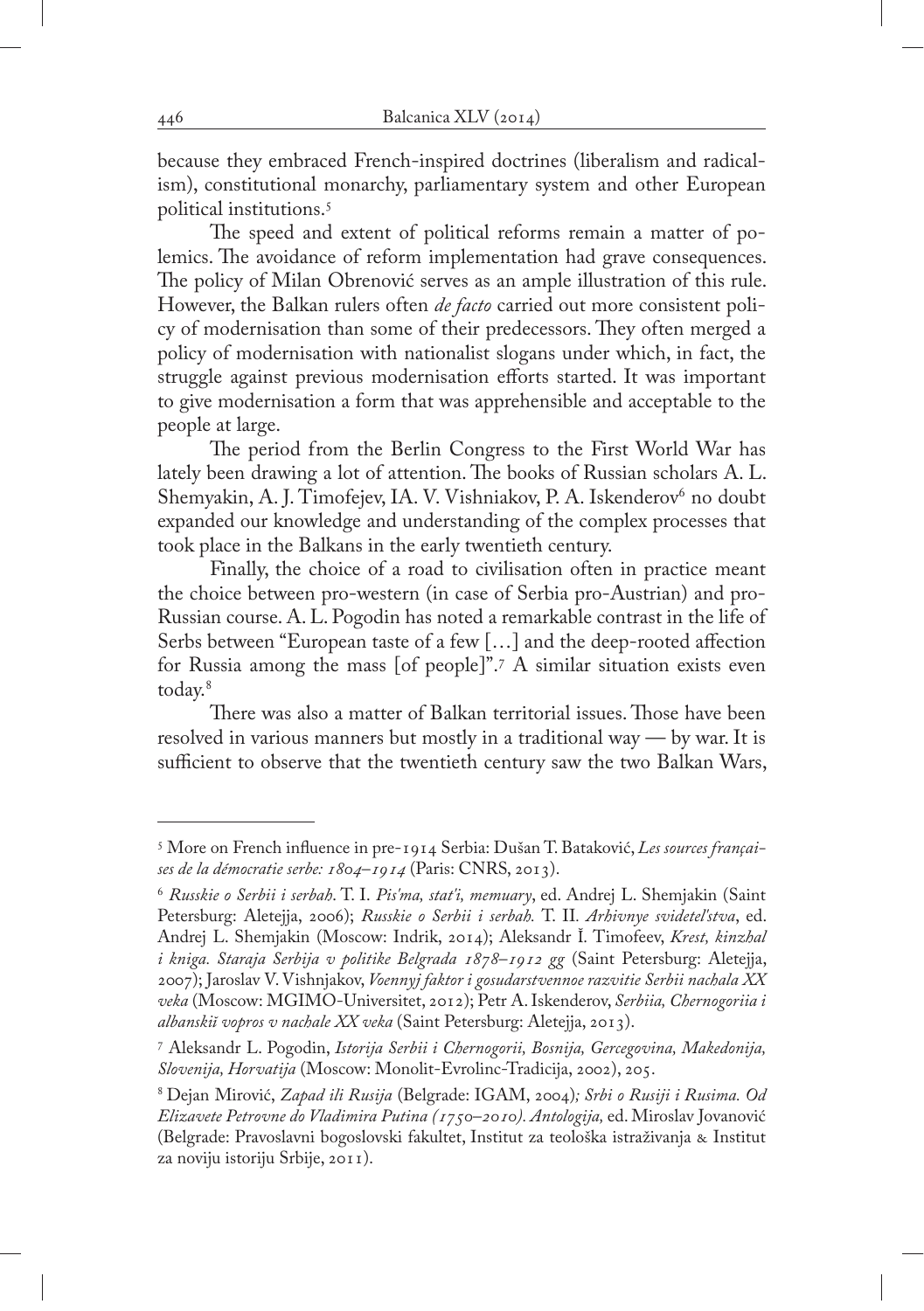two World Wars and a series of civil wars during the 1990s often referred to as the Wars of the Yugoslav succession.

The Balkan Wars, the first one in particular, had a special place in the re-arrangement of South-East Europe. It was something of an East-European Reconquista which pushed the Ottoman Empire and Muslim and Ottoman population back to Asia. The small Balkan states made a common stand on their own volition for the first time in history rather than acting in support of Great Powers agenda. The Balkan allies were even termed "the seventh Great Power". Their alliance, however, did not last for long. The division of spoils ended in new conflicts. Just like the struggle against the Moors did not spare the Christian kingdoms from fighting each other, the expulsion of the Ottomans was accompanied by conflicts between the new Balkan states over the former Ottoman possessions.9

The Balkan Wars "constituted chronologically the second, but equally important, phase of establishing the Balkan national states" — the Berlin Congress of 1878 being the first phase.<sup>10</sup> The Eastern Question which had been on the European agenda from the end of the seventeenth century — the complex knot of international conflicts over the territories of the declining Ottoman Empire - was also brought to a close. Imperial Russia remained deprived of the ardently desired "keys of its own house", the control over the Black Sea bays and Constantinople.

The demise of the multinational Ottoman and Austro-Hungarian Empire after the First World War led to formation of new national states instead of them, a consequence of then modern slogan of national selfdetermination. However, the Versailles peace settlement based on that principle did not extinguish a multitude of national disputes. The newlyestablished borders did eliminate a lot of the old disagreements, but they also gave birth to new ones. Moreover, all the Balkan states had their own dissatisfied minorities.

Nearly all the Balkan countries faced national disasters in the early twentieth century. The Ottomans lost their European lands and then their Empire collapsed. Bulgaria was bitterly disappointed twice — after the Second Balkan and the First World War. Serbia lost her outlet to the sea in 1913 and survived her own Calvary during the First World War. Macedonia remained divided. In the wake of the First World War, Greece suffered "Asia

<sup>9</sup> *V "porohovom pogrebe Evropy". 1878–1914*, ed.Vladilen N. Vinogradov (Moscow: Indrik, 2003).

<sup>10</sup> Artem A. Ulunjan*,* "Opyt nevrazhdebnogo istoriopisanija: Balkanskie vojny v kontekste "novoj istoriografii regiona", in: *Modernizacija vs vojna. Chelovek na Balkanah nakanune i vo vremja Balkanskih vojn (1912–1913),* eds. Ritta P. Grishina & Andrej L. Shemjakin (Moscow: Institut slavjanovedenija RAN, 2012), 48.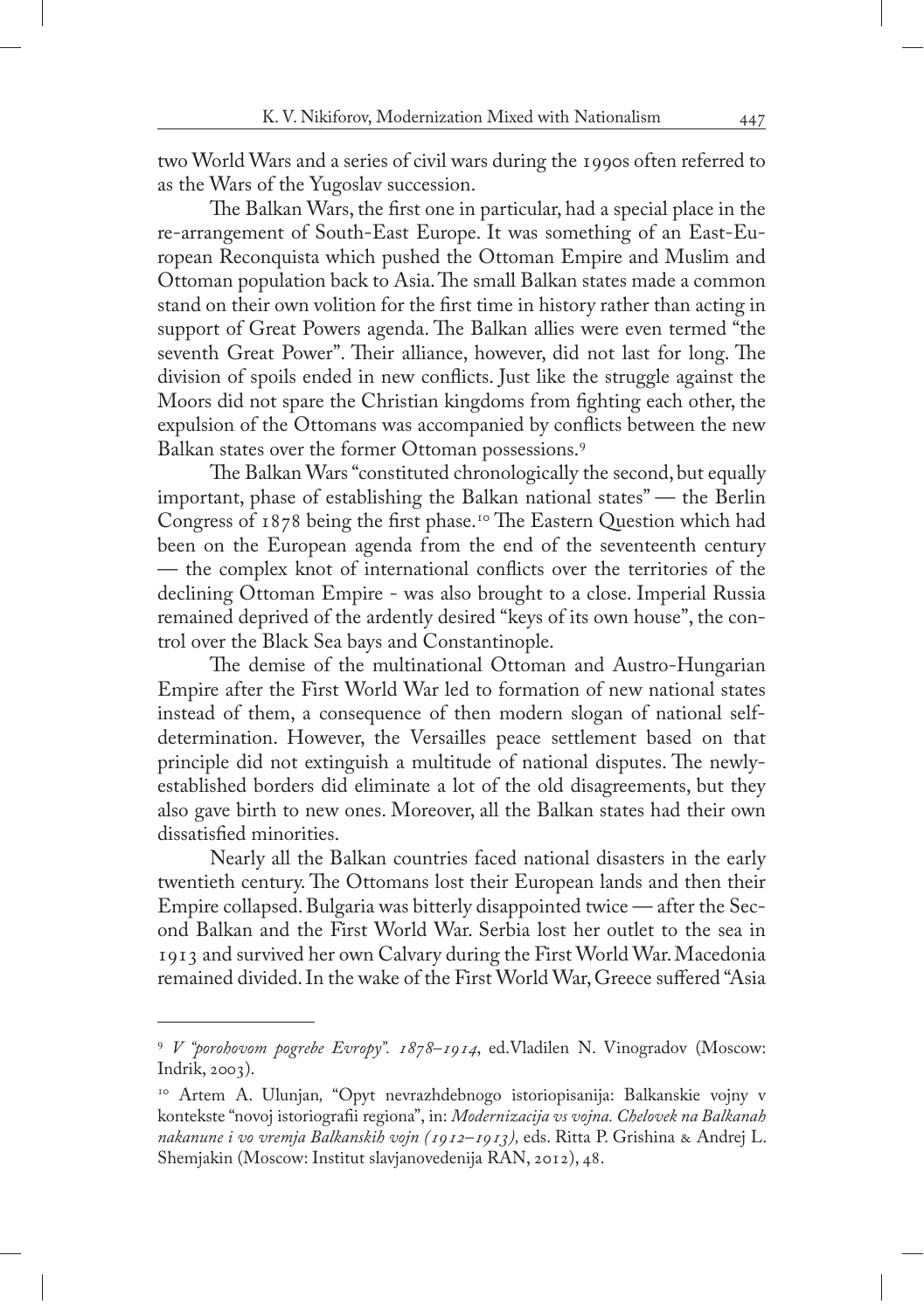Minor disaster", the defeat of the Greek army in the Greco-Turkish War (1919–1921). The sole exception was the Carpatho-Balkanic Romania.

Following the Second World War, there was a rising interest in different forms of a union between the Balkan countries. In particular, one of the most famous projects for the re-arrangement of South-East Europe was the plan to form the so-called Balkan (Danube) federation.<sup>11</sup> Its realisation never got off the ground. In the Balkans, and across the entire Eastern Europe, the states became even more monolith in terms of their ethnic composition.

As a result of the expulsion at the end of the Second World War, the ten million strong German community in Eastern Europe ceased to exist. The instrumentalisation of German national minorities abroad for the purpose of disrupting the countries in which they lived on the part of Nazi Germany undermined the general position of national minorities in the long run. The world directed its attention to protection of individual human rights. The protection of universal human rights was considered sufficient for the protection of all, national minorities and small ethnic groups included.

In the 1990s, when the Yugoslav crisis erupted, it became obvious that this was not the case: the collective rights of ethnic groups separated from the main body of their nation were also in need of protection. Incidentally, the break-up of communist Yugoslavia turned into another Serbian national disaster.

From the mid-nineteenth to mid-twentieth century the solution of Balkan territorial and national disputes was often envisaged in the formation of larger multinational states which would digest not just different nations, but also their territorial conflicts. Yugoslavia was the best example of that whereas numerous schemes for Balkan (Danube) federation were never realised. The end of the twentieth century witnessed the diametrical opposition to such tendency. In order to resolve national conflicts in multinational states, these states were disintegrated.

The problems of Balkan modernisation did not disappear following the two World Wars. After the Great War, modernisation was still modelled on the western patterns and it continued to lag behind with the result that the gap separating the Balkan from developed countries did not decrease. After the Second World War all the states (with the exception of Greece) underwent the cantering, and now alternative, modernisation which trod on the path of socialism. Yugoslavia endeavoured to find another model of

<sup>&</sup>lt;sup>11</sup> Cf more in: The Balkans in the Cold War: Balkan Federations, Cominform, Yugoslav-*Soviet Conflict*, ed. Vojislav G. Pavlović (Belgrade: Institute for Balkan Studies, Serbian academy of Sciences and Arts, 2012).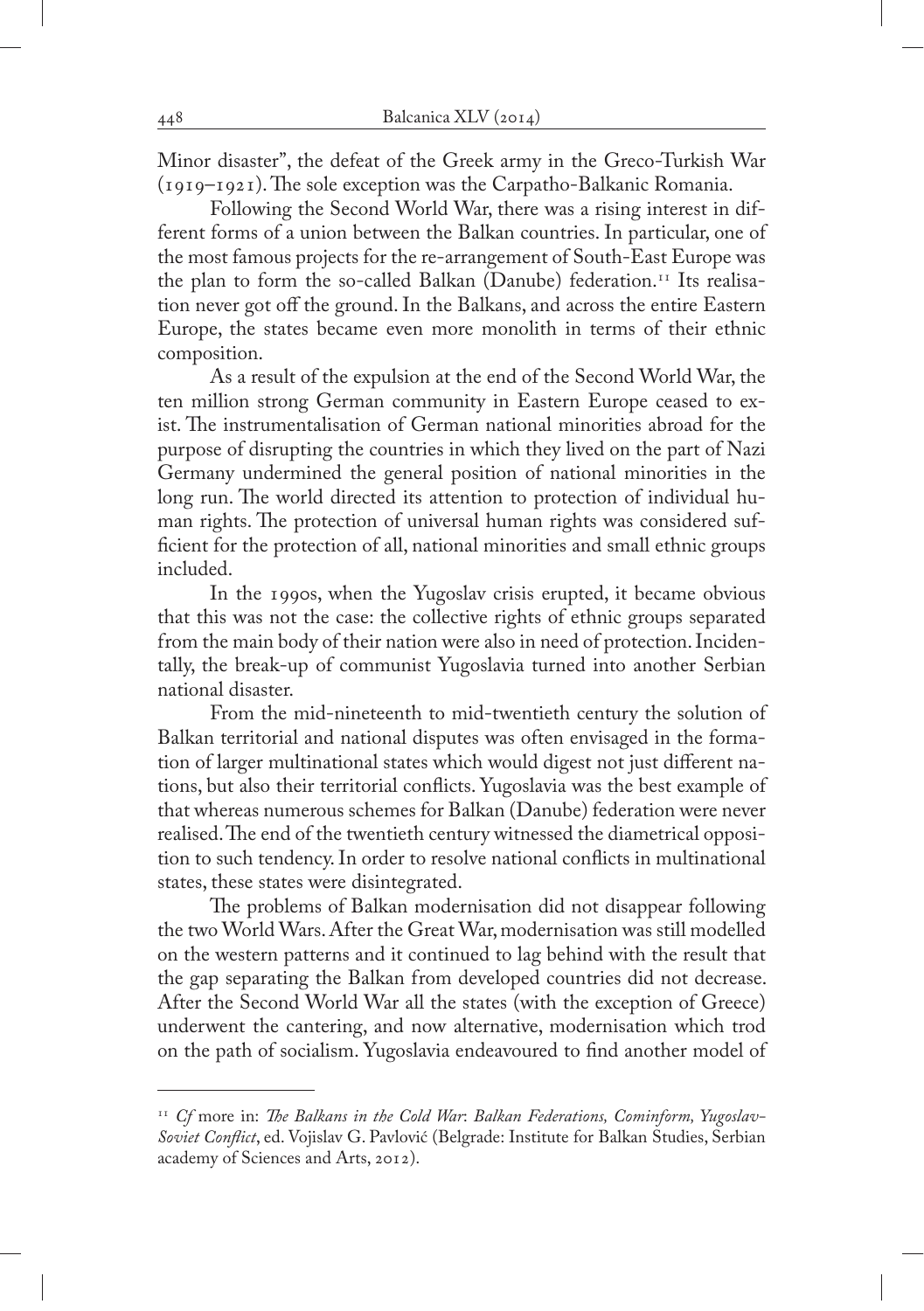an alternative modernisation through the so-called self-management. And once again, the initial success turned into failure at the end of the road. Besides, that failure was followed by the rise of nationalism in all Balkan countries and, in fact, nationalism became an alternative to communism. Today the Balkan countries again undergo an imitating and cantering modernisation.

It is important to remind oneself of the cyclicality of Serbian (Yugoslav) history. It was particularly visible in the attempts to solve the most complex national question in the Balkans. The Kingdom of Yugoslavia, it could be safely said, tried to apply all the variations of internal policy, from unitary state to federalism in 1939 when the Croatian lands (two previous *banovinas*) formed the *Banovina* of Croatia. Seeking its own solution of the national question, "the second", Tito's communist Yugoslavia traversed much the same path as the Kingdom of Yugoslavia — from formally federal, but essentially unitary, state composition on the pattern of that in the Soviet Union to *de facto* confederal one as defined in the 1974 Constitution. And the outcome was much the same.

 The main characteristic of Yugoslavia's self-management reforms was the fact that it coupled economy and ethnic relations. One affected the other and sometimes accelerated and other times slowed down the overall pace of reforms. Relative democratisation of social life cleared the ground for economic development. However, it produced entirely different results in the field of ethnic relations since it was primarily understood as a decentralisation of the state and loosening of federal ties. Rather than harmonising ethnic relations decentralisation brought about growing nationalism in all the Yugoslav federal units (republics) and all spheres of public life, and increasing tensions between the Yugoslav nations. When those tensions reached their zenith, Yugoslavia broke up.<sup>12</sup>

Today nearly all Balkan countries belong to or endeavour to join the European Union (to "come back to Europe" again). This is again facilitated by the globalising world. Nevertheless, the European project has not put an end to numerous Balkan disputes. To say the least, the Serbian, Macedonian and Albanian national questions remain unsolved. Some old differences like the Greco-Turkish one have not been removed either. The unifying Euro-Atlantic idea in the Balkans is challenged by some other ideas as, for example, the pan-Slav, which is currently not in the forefront, or, contrary to it and growing in strength, the pan-Turkish one (as part of the more global pan-Islamic idea).

<sup>12</sup> *IUgoslaviia v XX veke. Ocherki politicheskoĭ istorii,* ed. Konstantin V. Nikiforov (Moscow: Indrik, 2011).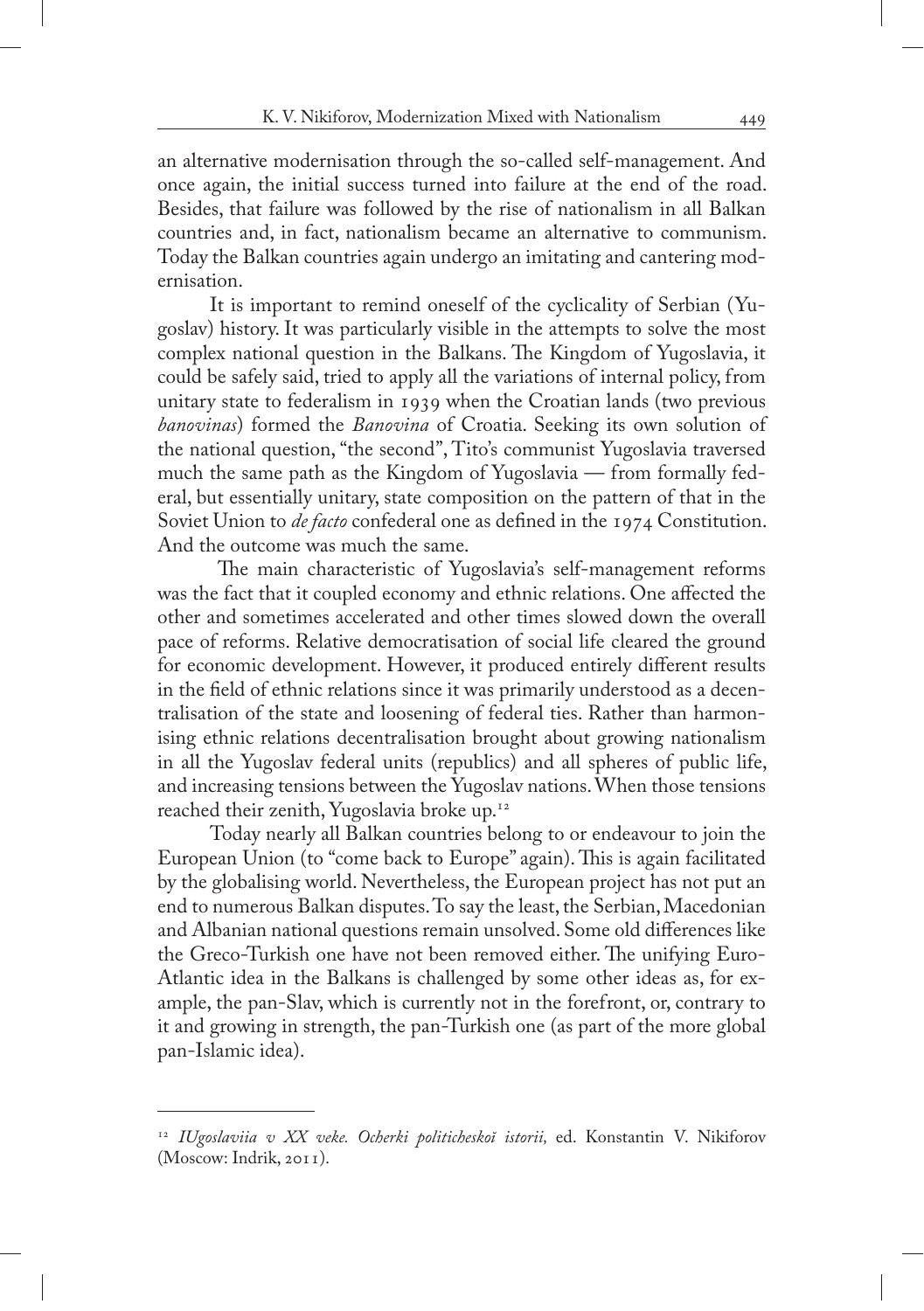The Balkans remains to be a volatile and rather under-developed region of Europe. The Balkans population suffer the most on that account. The accomplishment of their dream of a peaceful and comfortable life seems not to lay in a new, if voluntary, submission to "European Empire" this time, but rather in the realisation of a still actual slogan "Balkan for the Balkan peoples". At the moment, this appears somewhat utopian, but who knows what tomorrow will hold in store? The Balkan history continues no matter what.

> *UDC 316.422(4:497)"1878-" 329.73:316.64*

## **Bibliography and sources**

- Jovanović, Miroslav*.,* ed*. Srbi o Rusiji i Rusima. Od Elizavete Petrovne do Vladimira Putina (1750–2010). Antologija.* Belgrade: Pravoslavni bogoslovski fakultet, Institut za teološka istraživanja & Institut za noviju istoriju Srbije, 2011.
- Shemiakin, Andreĭ L., ed. *Russkie o Serbii i serbakh.* T. I. *Pis'ma, stat'i, memuary*. Saint Petersburg: Aleteĭia, 2006.
- Shemiakin, Andreĭ L., ed. *Russkie o Serbii i serbakh.* T. II. *Arkhivnye svidetel'stva*. Moscow: Indrik, 2014.
- Bataković, Dušan T. "La Main Noire (1911–1917): l'armée serbe entre démocratie et autoritarisme". *Revue d'histoire diplomatique*, No 2 (Paris 1998).
- Bataković, Dušan T. *Les sources françaises de la démocratie serbe: 1804–1914*. Paris: CNRS, 2013.
- Djordjević, Dimitrije. "The Role of the Military in the Balkans in the Nineteenth Century". In *Der Berliner Kongress von 1878. Die Politik der Grossmächte und die Probleme der Modernisierung in Südosteuropa in der zweiten Hälfte des 19. Jahrhunderts*, eds. Ralph Melville & Hans-Jürgen Schröder. Wiesbaden: Franz Steiner, 1982.
- Grishina, Ritta P., Nikiforov Konstantin V. & Lobatsheva Galina V. Eds*. Balkany v evropeĭskikyh politicheskikyh proektakah XIX-XXI vv.* Moscow: Institut slavianovedeniia RAN, 2014.
- Iskenderov, Petr A. *Serbiia, Chernogoriia i albanskiĭ vopros v nachale XX veka*. Saint Petersburg: Aleteĭia, 2013.
- Mirović, Dejan. *Zapad ili Rusija*, Belgrade: IGAM, 2004.
- Nikiforov, Konstantin V., ed. *IUgoslaviia v XX veke. Ocherki politicheskoĭ istorii.* Moscow: Indrik, 2011.
- Pavlović, Vojislav G., ed. *The Balkans in the Cold War*: *Balkan Federations, Cominform, Yugoslav-Soviet Conflict*. Belgrade: Institute for Balkan Studies, Serbian academy of Sciences and Arts, 2012.
- Pogodin, Aleksandr L. *Istoriia Serbii i Chernogorii. Bosniia, Gertsegovina, Makedoniia, Sloveniia, Khorvatiia.* Moscow: Monolit-Evrolints-Traditsiia, 2002.